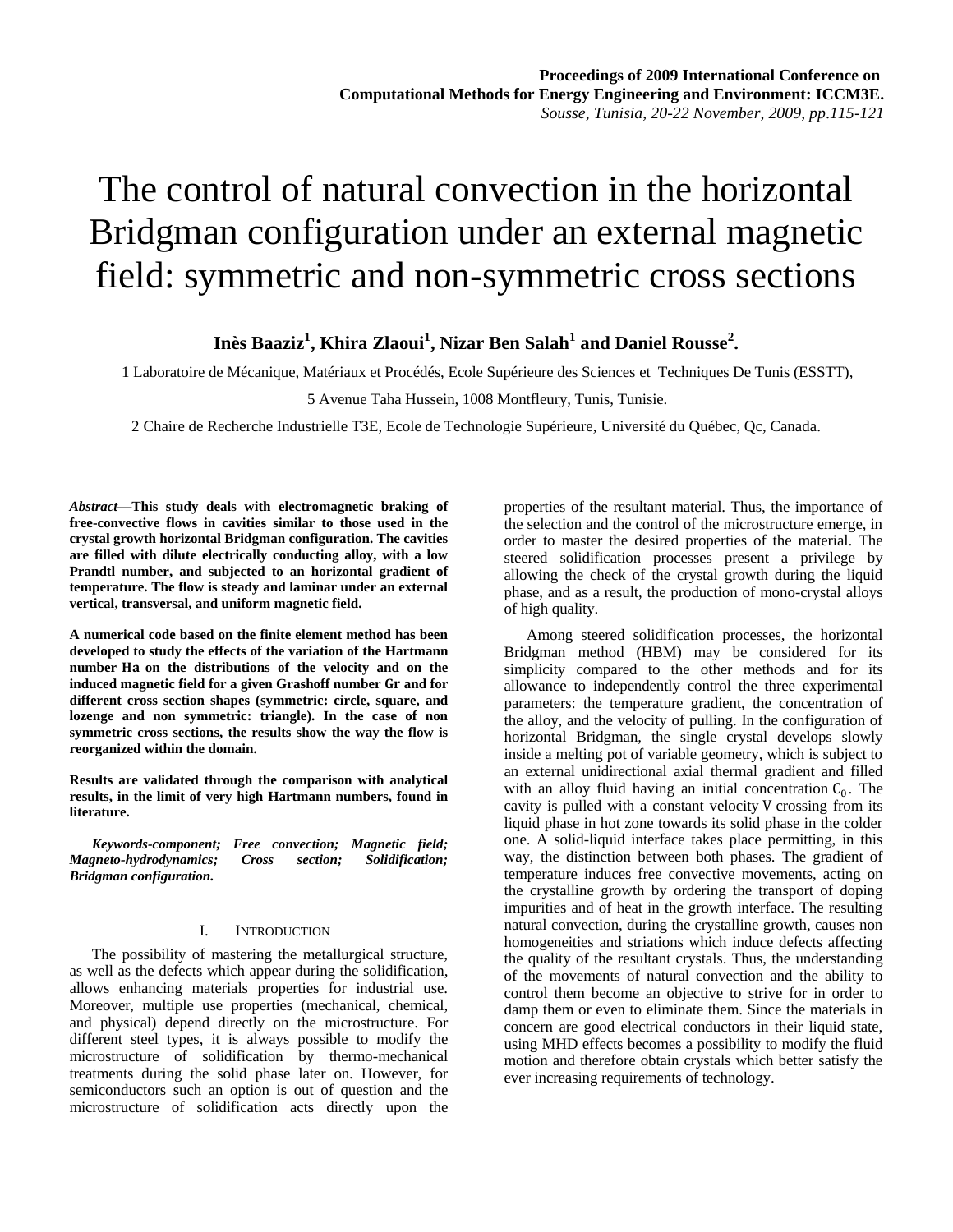Many studies proved that magnetic fields can be used to damp the convection during the directional solidification of electrically conductive molten materials. The control of the intensity of convection by exposing the convector flow to a magnetic field of constant or variable strength and direction has been put into evidence in many works during the last three decades as in the investigations of Hoshikawa et al. [1] and Kim et al.[2] made for the control of the crystal growth in the Czochralski method. Those works have shown significant improvements of the quality of the crystals of silicon due to the reduction of temperature fluctuation responsible of the oscillating crystal growth characterized by a non uniform distribution of dopant in the crystal.

More recently, the experience of Campbell and Koster [3] on the crystalline growth of pure gallium in the horizontal Bridgman configuration proved that the intensity of the convection may modify the shape of the solidification front. For the same configuration, Davoust et al. [4] investigated numerically the magneto-hydrodynamic MHD control of free convection. The numerical results showed the MHD damping and the reorganization of the convective flow obtained for  $0 < Ha < 100$  and illustrated the building-up of the Hartmann layers and the side layers when the Hartmann number increases.

Moreover, the same configuration with a rectangular enclosure was also studied analytically by Garandet et al. [5]. In this 2D analysis, the authors demonstrated that for a high number of Hartmann, the gradient of velocity in the heart of the cavity is always constant, outside both Hartmann layers, and far from walls parallel to the magnetic field.

Later on, in the current decade, many numerical, analytical, and experimental studies have been published. A numerical investigation using p-version least-squares finite element method was developed by Dennis et al. [6] for the prediction of the solidification from a melt under the influence of an externally applied magnetic field. The numerical results showed considerably different flow patterns in the melt and temperature distribution in the resulting solid in both cases of full and reduced gravities.

Mitric et al. [7] studied experimentally the effect of applying an alternating magnetic field on the crystal growth of  $Ga_{(1-x)}In_xSb$  alloys by vertical Bridgman configuration. The results showed that by using magnetic fields of  $2mT$ and 3mT, they succeeded to maintain the radial segregation constant along the  $8\%$  ingot and to decrease it for the  $3\%$ one. The application of an alternating magnetic field was also experimentally investigated by C. Diaz et al. [8] to see its effect to decrease radial segregation towards the end of the ingot, revealing a good mixture of the molten material.

Li et al [9] investigated experimentally the influence of a high magnetic field on columnar dendrite growth during the directional solidification of Bridgman. They proved that the magnetic field changes the dendrite growth significantly. Also, they proved that for the MnBi dendrite, an axial high magnetic field enhanced the growth of the primary dendrite arm along the solidification direction and at a lower growth speed, a high magnetic field is capable of causing the occurrence of the columnar-to-equiaxed transition (CET). Moreover, it has also been observed that a high magnetic field affects the growth of the high-order dendrite arms of the  $\alpha$  – Al dendrite at a higher growth rate. The above results may be attributed to the alignment of the primary dendrite arm under a high magnetic field and the effect of a high magnetic field on crystalline anisotropy during directional solidification.

Zaïdat et al. [10] studied experimentally the influence of forced convection induced by a travelling magnetic field on the macro-segregation and the grain structure for Al-3.5 wt% Ni alloys. They showed that this configuration can control macro-segregations and, moreover, that the dendritic primary spacing maybe modified by varying the applied field.

More recently, a three-dimensional numerical simulation has been performed by T.J. Jaber et al. [11] to study the growth of  $Ge<sub>0.98</sub>Si<sub>0.02</sub>$  by the Traveling Solvent Method. They applied axial and rotating magnetic fields to suppress the buoyancy convection, in the  $Ge<sub>0.98</sub>Si<sub>0.02</sub>$  melt zone. They found, by applying an axial magnetic field of various intensities  $(2, 10, \text{ and } 22 \text{ mT})$ , that as the axial magnetic field increases, the silicon distribution nearby the growth interface becomes more uniform. In the case of a rotating magnetic field, with different applied rotational speeds (2, 7 and 10 ), they found out that such kind of magnetic field has a marked effect on the silicon concentration, which changes its shape from a convex one to a nearly flat shape as the magnetic field intensity increases.

However, one can notice that very few studies were interested in the effect of the cavity cross section shapes on the velocity damping and on the induced magnetic field. As far as we are concerned, the only available works are those of Garandet et al. [5] and Moreau et al. [12]. In these studies, the authors present an asymptotic analytical solution for the flow, in the core region, developed in the high Hartmann numbers limit and a numerical solution. The authors are using a commercial code called FLUX-EXPERT and their solutions are presented for different cross section shapes.

The purpose of the present work is to develop a numerical finite element method, in order to study the influence of the application of a vertical magnetic field on the phenomenon of the natural convection during the solidification of a liquid metal in the artificial crystal growth horizontal Bridgman configuration. Numerical results cover many symmetric and non symmetric cross section shapes (circle, square, lozenge and triangle) and are obtained for perfectly electrically and thermally insulating walls.

The rest of the paper is organized in four sections. In the first one, the mathematical modeling of the problem is presented. Essentially, the equations are two partial derivatives equations coupled with an integral flow conservation equation and it is seen that under the assumptions of the problem, these equations can be summarized as two Poisson equations coupled through their right hand side members. In the second section, the weak integral form of the problem is provided. In the third section, some of the most important obtained results are presented. Mainly, these results put into evidence the development of the electromagnetic breaking of the flow and the building of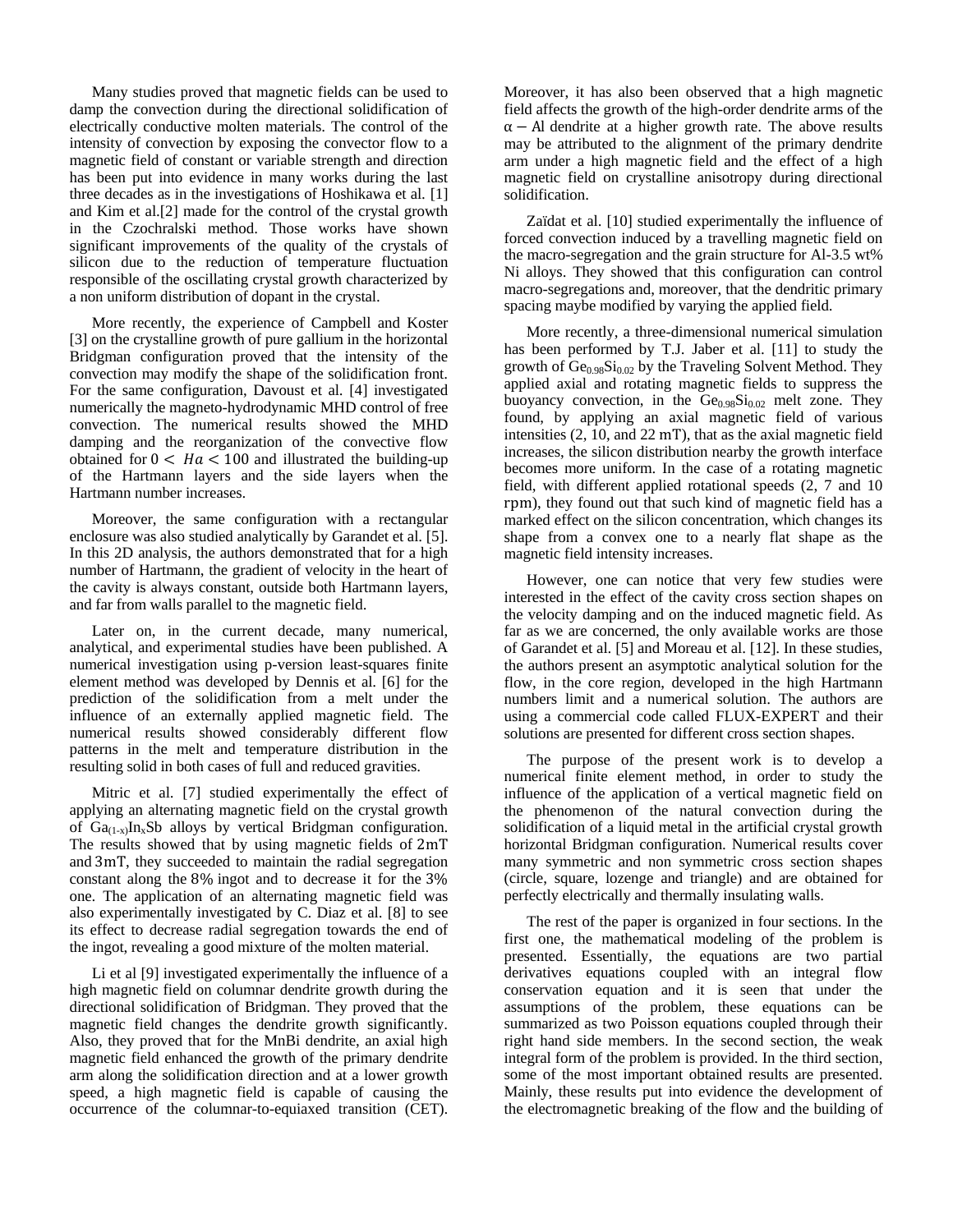the Hartmann and parallel layers, as the Hartmann number increases. Discussions of results and main conclusions are drawn in the fourth and last section.

#### II. THE MATHEMATICAL MODEL

The studied configuration is an infinite horizontal cylinder, whose cross-section *S* is defined by the equations  $z_1(y)$  and  $z_2(y)$  of its upper and lower half contours, which is supposed to be filled with an electrically conducting liquid and submitted to an externally applied vertical uniform magnetic field  $\vec{B}_0$  (see Fig.1).



Figure1. Studied configuration in present work

This work is only concerned with the fully established regime of zero flow rate driven by buoyancy. The velocity  $\vec{u}$ and the induced magnetic field  $\vec{b}$ , which is superposed to the applied magnetic field  $\overline{B}_0$ , are then collinear and directed along the horizontal axis Ox. Under the Boussinesq approximation and in the limit of low Prandtl number, which is completely justified for liquid metals, the velocity and the induced magnetic field satisfy the following linear equations of motion and induction.

$$
\vec{\nabla}.\vec{u} = 0\tag{1}
$$

$$
\rho_0 \vee \nabla^2 \vec{u} = \vec{\nabla} p - \vec{j} \times \vec{B}_0 + \rho_0 \beta G x \vec{g}, \qquad (2)
$$

$$
\nabla^2 \vec{b} = -\mu \sigma \left( \vec{B}_0 \cdot \vec{\nabla} \right) \vec{u},\tag{3}
$$

Where p, v,  $\mu$ ,  $\sigma$ ,  $\rho_0$ ,  $\beta$  and  $\vec{J}$  denote, respectively, the total pressure, the kinematic viscosity, the magnetic permeability, the electrical conductivity, the density, the thermal dilatation coefficient and the electric current density. It is noticeable that this set of equations does not require any assumption on the value of the magnetic Reynolds number, since  $(\vec{b}, \vec{\nabla})$  is identically zero and that  $\vec{j} \times \vec{b}$  is a pure gradient incorporated into the definition of the pressure:

$$
p = p_{\text{stat}} + \rho_0 g z + u \frac{b^2}{2} \tag{4}
$$

Integrating the projection of equation  $(2)$  in the z direction yields

$$
p = -\rho_0 \beta Gx[z - \overline{z}]g \tag{5}
$$

Where the constant  $\overline{z}$  has to be such that total flow rate in the cross section  $S$  is zero:

$$
\iint_{S} u \, dy \, dz = 0 \tag{6}
$$

The equations of the problem can then be summarized as two Poisson equations coupled through their right hand side terms, together with the equation (6), which implicitly determines the constant  $\overline{z}$ :

$$
\Delta u = -\frac{\beta G}{v}(z - \overline{z}) - \frac{B_0}{\rho_0 \mu v} \frac{\partial b}{\partial z}
$$
 (7)

$$
\Delta b = -\mu \sigma B_0 \frac{\partial u}{\partial z} \tag{8}
$$

The boundary conditions are classical. On the contour of the section *S* they imply the no-slip condition  $(u = 0)$  and the continuity of b. In this work, we limit ourselves to the study of perfectly insulating walls, then, by virtue of Ampere's law  $b = 0$ .

## *A. Non Dimensional Form of Equations*

It is convenient to use non-dimensional variables based on a typical length H of the section S, on  $B_0$  and on the physical properties of the fluid. For our problem, we prefer to introduce the following variables:

$$
Y = y/H \t Z = z/H
$$
  

$$
U = \frac{uH}{v} \t B = \frac{b}{B_0 \mu \sigma v}
$$

Then, the non dimensional equations of the problem are:

$$
\Delta U - Gr(Z - \bar{Z}) + Ha^2 \frac{\partial B}{\partial z} = 0
$$
\n(9)

$$
\Delta B + \frac{\partial U}{\partial z} = 0 \tag{10}
$$

$$
\iint_{S} \mathbf{U} \, \mathrm{d} \mathbf{Y} \mathrm{d} \mathbf{Z} = 0 \tag{11}
$$

Where Ha and Gr are the non dimensional Hartmann and Grashoff numbers defined as:

$$
Ha = \sqrt{\frac{\sigma}{\rho \nu}} B_0 H \qquad \qquad Gr = \frac{\rho_0 g \beta G H^4}{\nu^2}
$$

In general, such an integral-differential set of equations might require long iterative procedure to determine the constant  $\overline{Z}$ . In the particular case of symmetric sections, the difficulty is easily overcome, because the flow rate is a linear function of  $\overline{Z}$ . So for symmetric sections  $\overline{Z}$  is simply zero. Then, the equations of interest for symmetric cross sections can finally be written as two coupled Poisson equations coupled through their right hand side:

$$
\Delta U - \text{Gr } Z + \text{Ha}^2 \frac{\partial B}{\partial z} = 0 \tag{12}
$$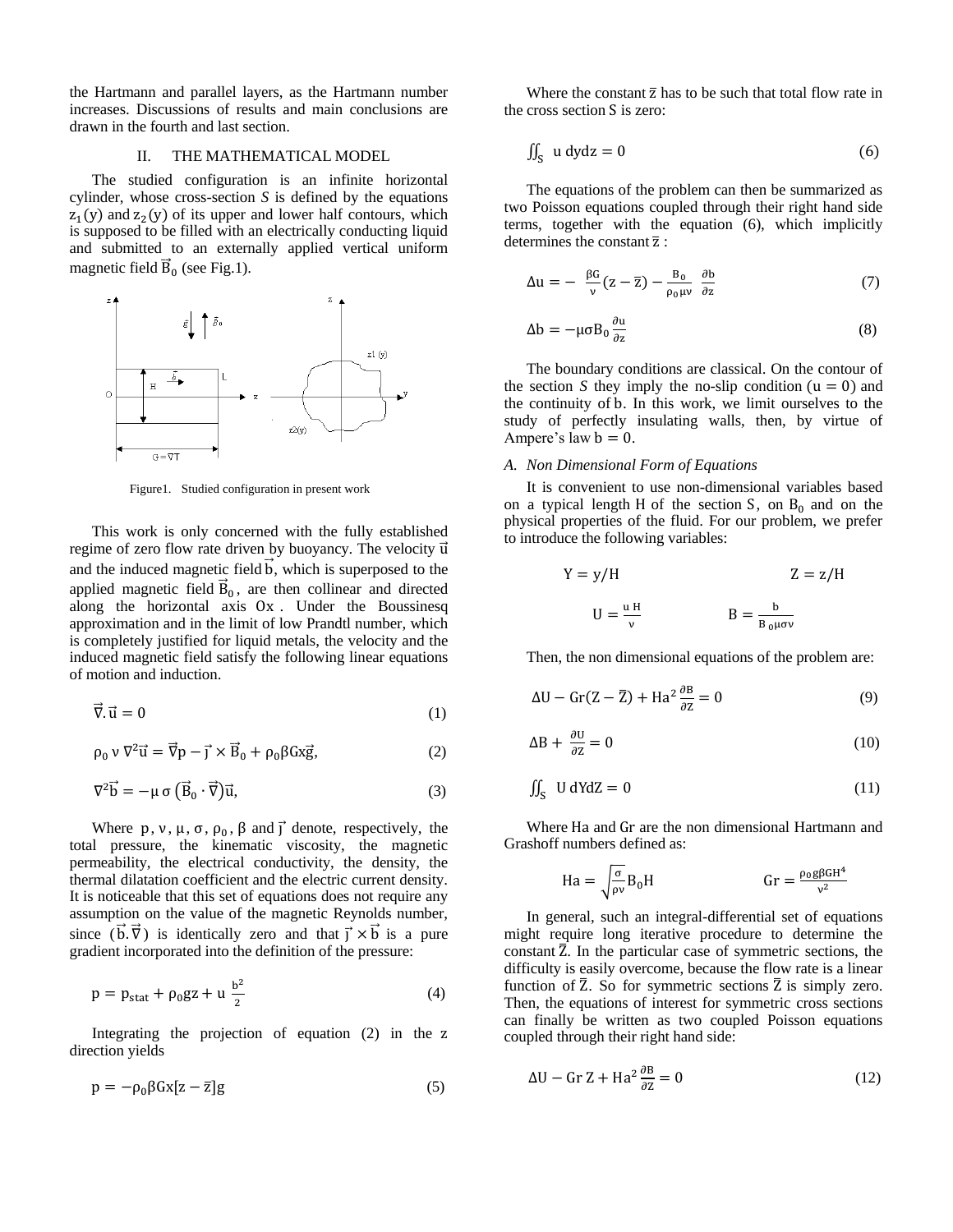$$
\Delta B + \frac{\partial U}{\partial z} = 0 \tag{13}
$$

For non symmetric cross sections, the mathematical model is summarized in three equations.

$$
\Delta U - Gr(Z - \overline{Z}) + Ha^2 \frac{\partial B}{\partial z} = 0
$$
 (14)

$$
\Delta B + \frac{\partial U}{\partial z} = 0 \tag{15}
$$

$$
\iint_{S} \mathbf{U} \, \mathrm{d} \mathbf{Y} \mathrm{d} \mathbf{Z} = 0 \tag{16}
$$

Where,  $\bar{Z}$  is easily found because, as stated above, the flow is a linear function of  $\overline{Z}$ , It can be obained by use of the following procedure:

- Choose a first arbitrary value of  $\overline{Z}$ .
- Calculate the flow, by use of equation (16), with the estimated value of  $\overline{Z}$ .
- Choose a second arbitrary value of  $\overline{Z}$ .
- Recalculate the flow with this second value of  $\overline{Z}$ .
- Calculate  $\bar{Z}$  for which the flow equal to zeros.

The last value of  $\overline{Z}$  is then used to calculate the velocity and the induced magnetic field.

# III. THE VARIATIONAL FORMULATIONS

The strong Galerkin integral formulation of the problem is obtained by multiplying equations (14), (15), and (16), respectively, by two test functions  $v_1$  and  $v_2$  belonging to  $H_0^1(\Omega)$  and by integrating over the domain. The weak Galerkin formulation is then obtained after integration by parts of the second order terms and writes:

$$
\int_{\Omega} \left[ H a^2 \frac{\partial B}{\partial z} v_1 - \left( \frac{\partial U}{\partial y} \frac{\partial v_1}{\partial y} + \frac{\partial U}{\partial z} \frac{\partial v_1}{\partial z} \right) \right] dY dZ = \int_{\Omega} Gr (Z - \overline{Z}) v_1 dY dZ
$$
\n(17)

$$
\int_{\Omega} \left[ -\left( \frac{\partial B}{\partial Y} \frac{\partial v_2}{\partial Y} + \frac{\partial B}{\partial Z} \frac{\partial v_2}{\partial Z} \right) + \frac{\partial U}{\partial Z} v_2 \right] dY dZ = 0 \tag{18}
$$

The integral form (17)-(18) has been interpolated on linear triangular elements. The unstructured mesh is concentrated near the walls where the Hartmann and the parallel layers are supposed to develop. Since their thickness (Ha<sup>-1</sup> for Hartmann layers and  $Ha^{-1/2}$  for parallel layers) diminishes with increasing Hartmann numbers, the grid densities have been chosen according to the value of the Hartmann number Ha. Grid was refined until solutions were found stable and invariable with further refinements.

#### IV. NUMERICAL RESULTS

The first numerical test was to validate the developed finite element code. The numerical velocity solution was obtained for the case of circular cross section with  $Ha =$  $10^{-12}$  and Gr =  $10^6$  (see Fig.2). This numerical solution was then compared with the analytical solution presented by

Bejan et al. [13] for fully developed natural convective flows in long pipes subject to temperature gradients for the same Grashoff number. The two solutions are in perfect agreement and the validation is thus satisfactory.



Figure2. Velocity Contours (Ha =  $10^{-12}$ , Gr =  $10^6$ )

Then the interest was focused on the variation of the cross section shape. Four shapes were investigated: square, circle, lozenge, and triangle (see Fig. 3) and for the rest of the presented results the Grashoff number is chosen to be  $Gr = 10^5$ .



Figure3. Studied cross section shapes

#### *A. Symmetric cross sections*

Since equations (12)-(13) are linear and that the studied sections are symmetric with regards to axes  $Y$  and  $Z$ , then the solutions U and B are symmetric with respect to Z and antisymmetric with respect to Y. Hence, the solution can be obtained only for a quarter of the domain (see Fig. 3). Figures (4), (5) and (6) show the contours of the non dimensional velocity field in circular, square and lozenge cross sections, respectively.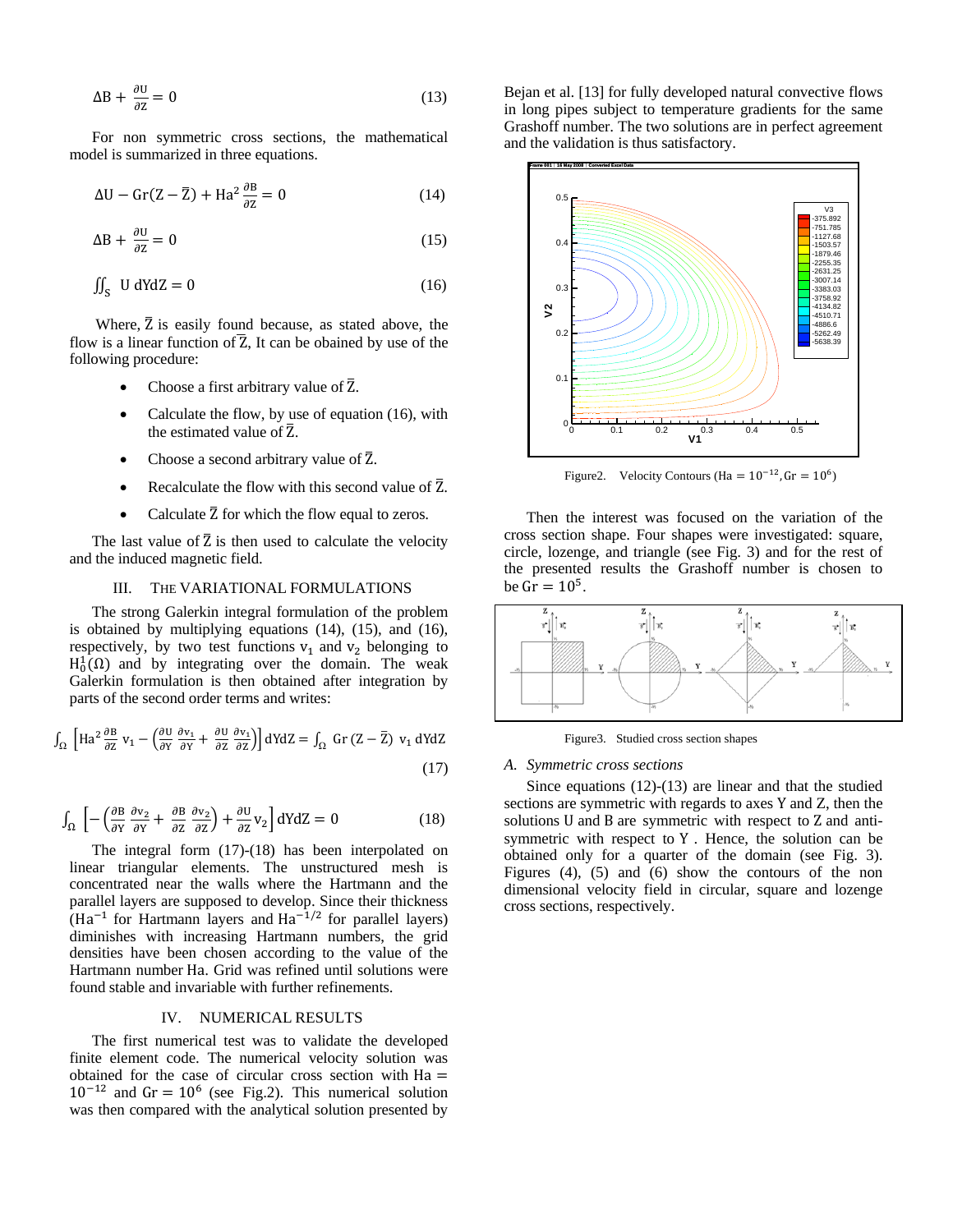



(b)

Figure4. Contours of the velocity for a)  $Ha = 5$  and b)  $Ha = 100$  (circular cross section)

The electromagnetic braking of the Lorentz forces is obvious on the figures. As the Hartmann number increases, which is a direct result of the magnetic field magnitude increase, one can see the drastic decrease of the velocity magnitude for the three shapes. Moreover, the development of the Hartmann layers for the three cross sections is seen on the figures. These layers which develop in the normal direction to the magnetic field have a thickness of the order of  $Ha^{-1}$ .





Figure 5. Contours of the velocity a)  $Ha = 50$  and b)  $Ha =$ 100 (square cross section)

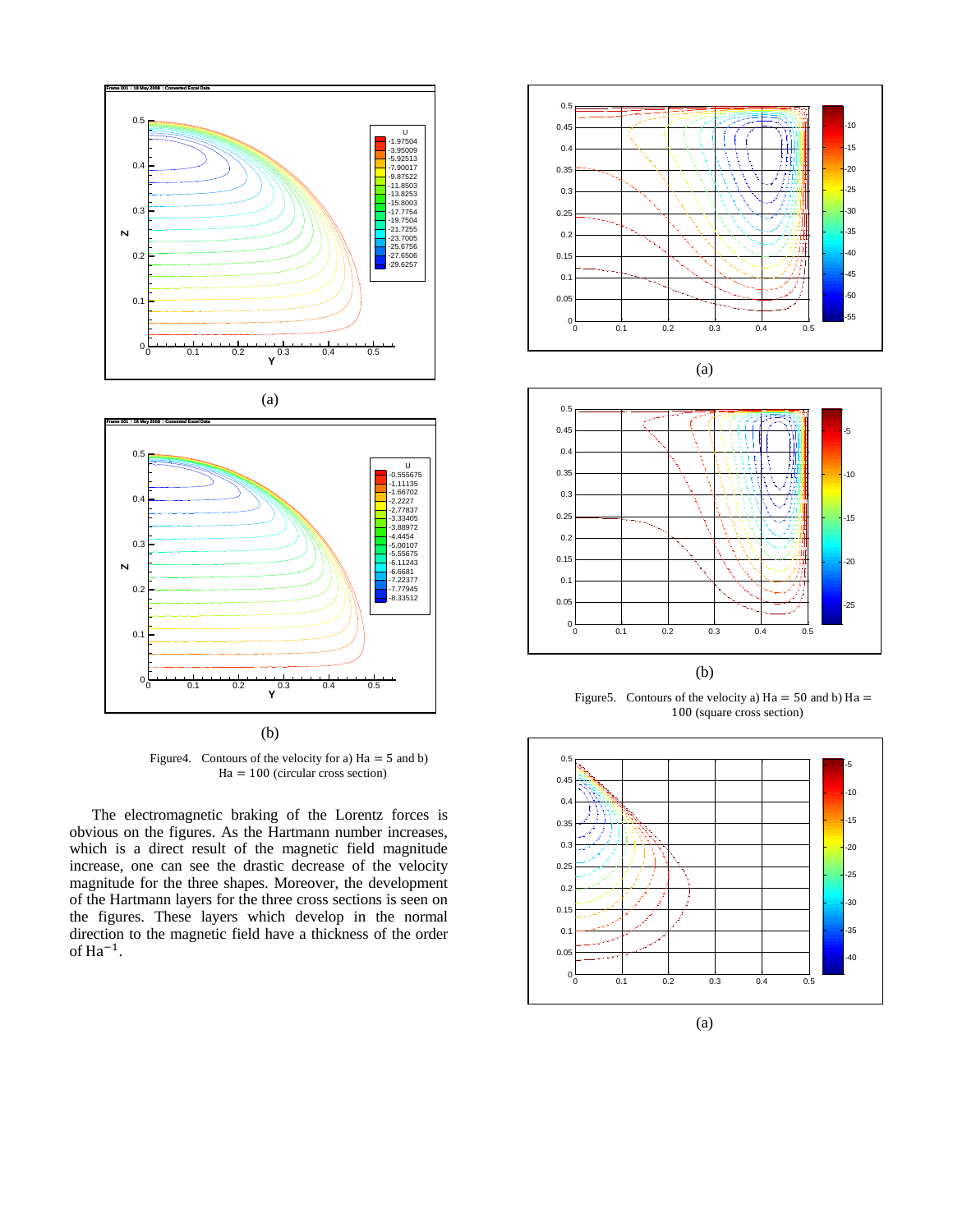

Figure6. Contours of the velocity for a)  $Ha = 50$  and b)  $Ha = 100$  (lozenge cross section)

For the square section, an over velocity is present, near the boundaries that are parallel to the magnetic field direction. These over velocities are the signature of the presence of two parallel layers having a thickness of  $Ha^{-1/2}$ . Results have been compared to the asymptotic solution shown in Garandet et al. [5] and to the numerical solution obtained by Moreau et al. [12] by a commercial code. The predictions obtained with the genuine method suggested here show a quite good agreement.

#### *B. Non symmetric cross section*

Since equations (14)-(15) are symmetric and that the studied sections are symmetric with regards to axe Z, then the solutions U and B are symmetric with respect to Z and the solution can be obtained only for half of the domain (see Fig. 3). Figure (7) shows the contours of the non dimensional velocity field for the triangular section.





Figure 7. Contours of the velocity for a)  $Ha = 50$  and b)  $Ha = 100$  (triangular cross section)

For the triangular cross section, it is noticeable that the flow is made following two directions: x-negative direction in a part of the studied section and in the x-positive direction in the rest of the section.

For small Ha numbers, this flow horizontally divides the cross section in two zones and the higher Ha is, the more the limitation between the two zones is directed towards the vertical line.

Also we can observe the building up of the Hartmann layer along the horizontal wall and along the top of the oblique wall.

# V. CONCLUSION

In this work, a numerical finite element method for the solution of the magneto hydrodynamic problem associated with the study of the electromagnetic damping of the natural convection in the crystal growth horizontal Bridgman configuration is presented. The resulting code is validated through the comparison of its numerical results with analytical ones obtained without any magnetic field. Numerical results have been obtained for four cross section shapes: circular, square lozenge and triangular. For a given Grashoff number Gr, the Hartmann number Ha has been systematically modified to underline the electromagnetic damping and the associated building of the Hartmann and the parallel layers.

## **REFERENCES**

- [1] K. Hoshikawa, H. Hirata, H. Nakanishi, and K. Ikuta, "Control of oxygen concentration in CZ silicon growth", Proceedings of the  $4<sup>th</sup>$ International Symposium on Silicon Matter Science Technology, NJ, pp. 101-112. Vol. Semiconductor Silicon ,1981.
- [2] K.M. Kim, G.H. Schwuttke and P. Smetana, "Apparatus for Czochralski silicon crystal growth through axial magnetic field fluid damping", IBM Tech. Duscl. Bu 24 3376-3377,1981.